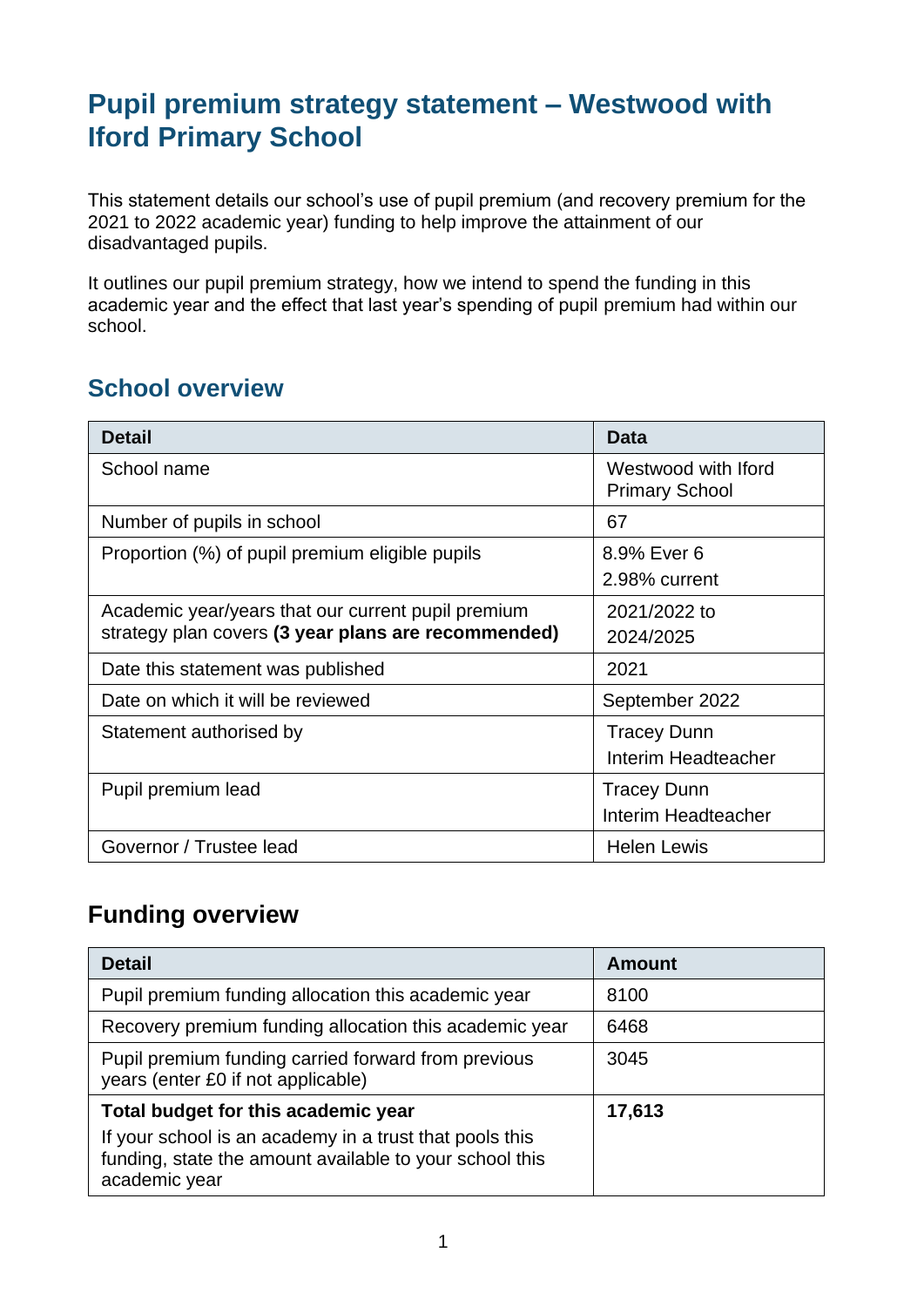# **Part A: Pupil premium strategy plan**

### **Statement of intent**

Our intention is that all pupils, irrespective of their background or the challenges they face, make good progress and achieve high attainment across all subject areas. The focus of our pupil premium strategy is to support disadvantaged pupils to achieve that goal, including progress for those who are already high attainers.

We will consider the challenges faced by vulnerable pupils, such as those who have a social worker, have an ESA, Young Carers or are emotionally vulnerable due to bereavement, parental mental health or trauma. The activity we have outlined in this statement is also intended to support their needs, regardless of whether they are disadvantaged or not.

High-quality teaching is at the heart of our approach, with a focus on areas in which disadvantaged pupils require the most support. This is proven to have the greatest impact on closing the disadvantage attainment gap and at the same time will benefit the non-disadvantaged pupils in our school. Implicit in the intended outcomes detailed below, is the intention that non-disadvantaged pupils' attainment will be sustained and improved alongside progress for their disadvantaged peers.

Our strategy is also integral to wider school plans for education recovery, notably in its targeted support through the National School Led Tutoring Programme for pupils whose education has been worst affected, including non-disadvantaged pupils.

Our approach will be responsive to common challenges and individual needs, rooted in robust diagnostic assessment, not assumptions about the impact of disadvantage. The approaches we have adopted complement each other to help pupils excel. To ensure they are effective we will:

- ensure disadvantaged pupils are challenged in the work that they're set
- act early to intervene at the point need is identified
- adopt a whole school approach in which all staff take responsibility for disadvantaged pupils' outcomes and raise expectations of what they can achieve
- use emotion coaching to address barriers created by mental health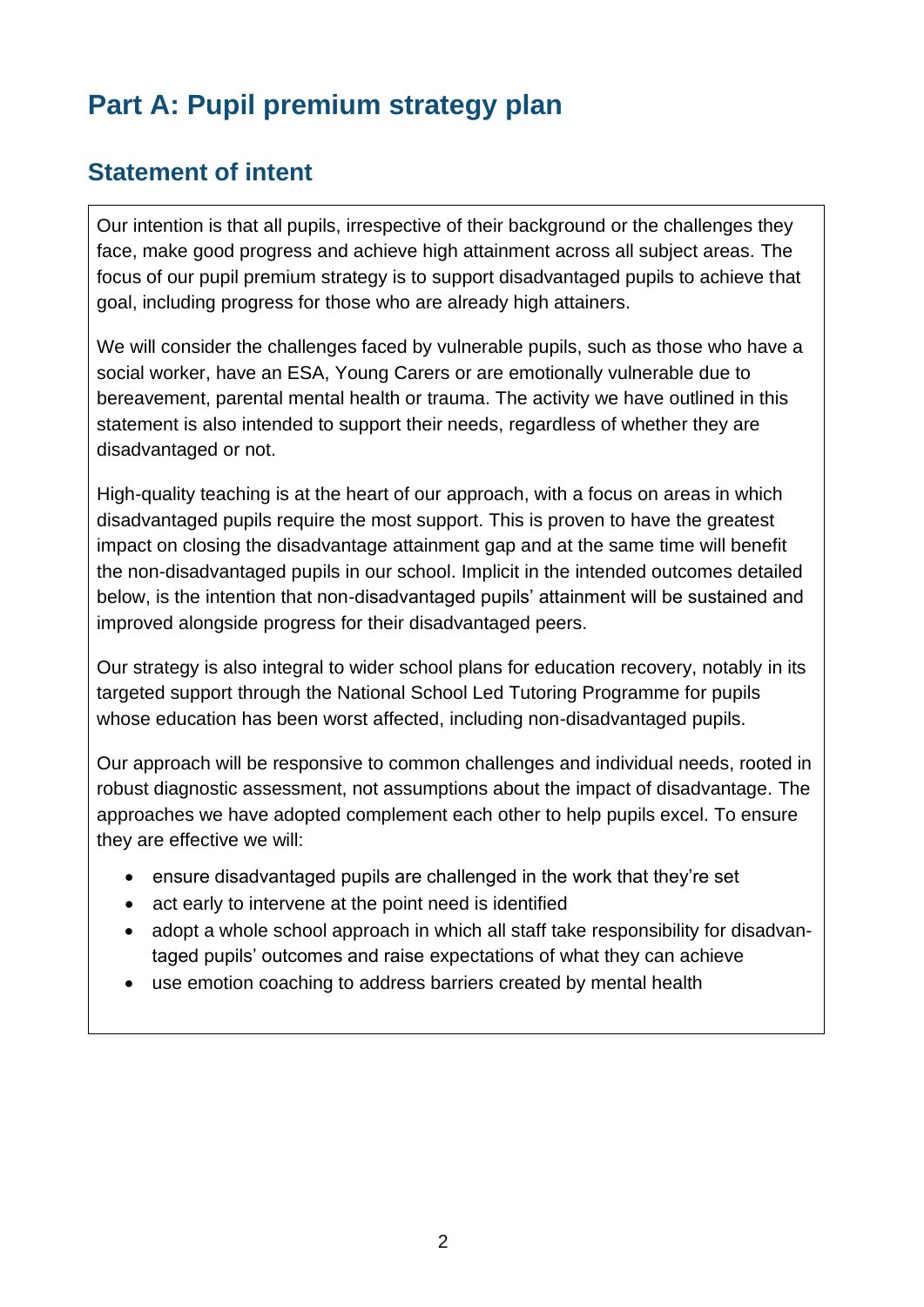## **Challenges**

This details the key challenges to achievement that we have identified among our disadvantaged pupils.

| <b>Challenge</b><br>number | <b>Detail of challenge</b>                                                                                                                                                                                                                                                                                                                |
|----------------------------|-------------------------------------------------------------------------------------------------------------------------------------------------------------------------------------------------------------------------------------------------------------------------------------------------------------------------------------------|
| 1                          | Ofsted July 2021 identified that the curriculum does not meet learners<br>needs. This has resulted in learners not being able to acquire a deep<br>understanding of key concepts.                                                                                                                                                         |
| $\overline{2}$             | Ofsted July 2021 identified that provision for SEND was weak and learn-<br>ers needs are not appropriately through their individual plans.                                                                                                                                                                                                |
| 3                          | Ofsted July 2021 identified that pupils who need to catch up with read-<br>ing are not given sufficient time to practice their skills and catch up                                                                                                                                                                                        |
| 4                          | Ofsted July 2021 identified that staff have not been able to access the<br>training they need to develop their pedagogy and apply this to promote<br>learning.                                                                                                                                                                            |
| 5                          | Our assessments (including from external agencies), observations and<br>discussions with pupils and families have identified social and emotional<br>issues for many pupils, and a lack of enrichment opportunities during<br>school closure. These challenges particularly affect disadvantaged pu-<br>pils, including their attainment. |
|                            | Teacher referrals for well being support have markedly increased during<br>the pandemic.                                                                                                                                                                                                                                                  |

#### **Intended outcomes**

This explains the outcomes we are aiming for **by the end of our current strategy plan**, and how we will measure whether they have been achieved.

| <b>Intended outcome</b>                                                                                                                         | <b>Success criteria</b>                                                                                                                                                                                                                                                                      |
|-------------------------------------------------------------------------------------------------------------------------------------------------|----------------------------------------------------------------------------------------------------------------------------------------------------------------------------------------------------------------------------------------------------------------------------------------------|
| The curriculum enables<br>all children include<br>those who are<br>disadvantaged pupils<br>to make connections<br>and develop deep<br>learning. | Assessments and observations indicate significantly im-<br>proved knowledge of the concepts taught among disadvan-<br>taged pupils. This is evident when triangulated with other<br>sources of evidence, including engagement in lessons,<br>book scrutiny and ongoing formative assessment. |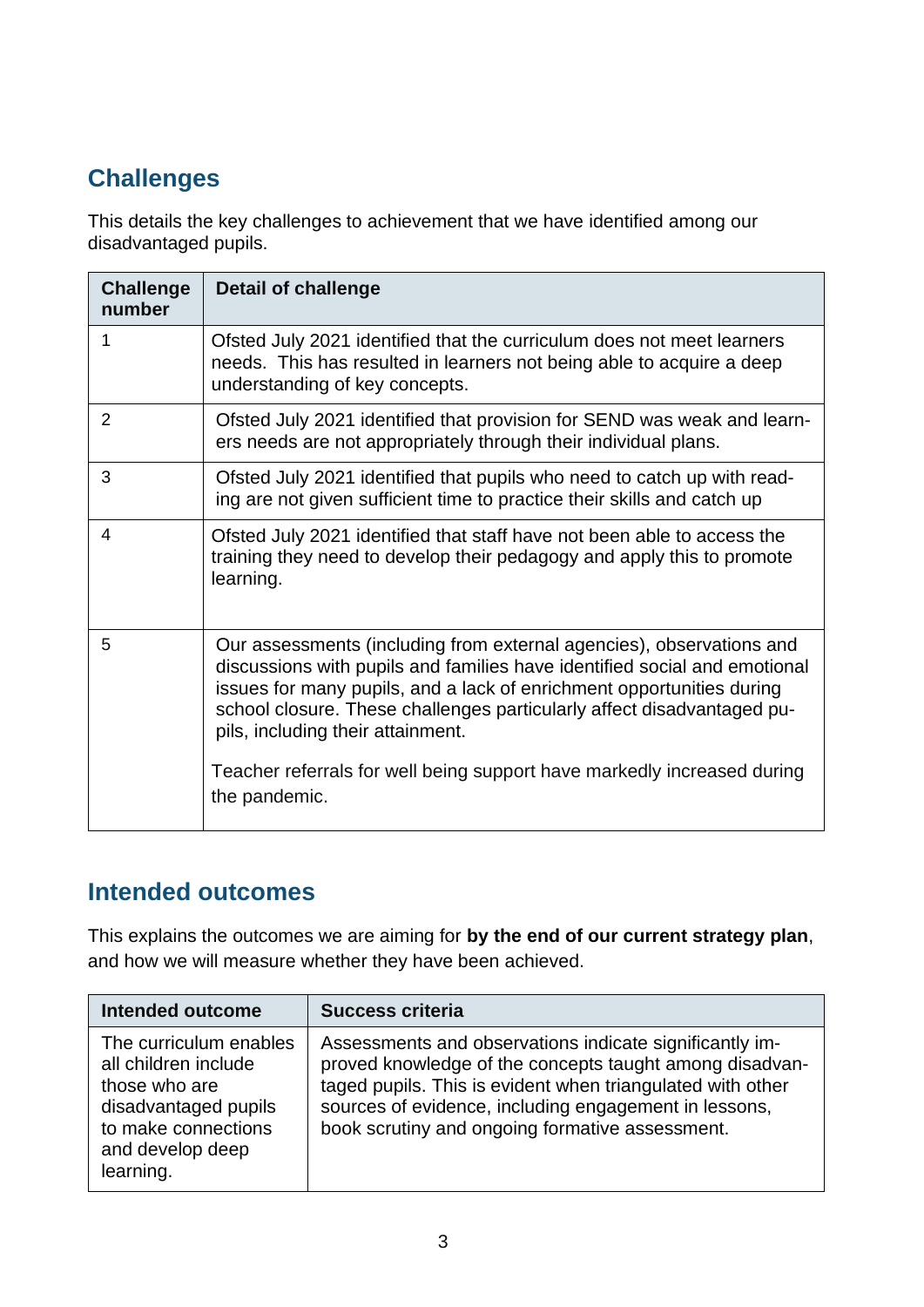| <b>Improved SEND</b><br>provision leading to<br>better engagement and<br>progress meaning that<br>disadvantaged pupils<br>with SEND are<br>identified early. | SEND children make good progress from their starting<br>points by having effective plans in plan that are reviewed<br>regularly which enable them to succeed<br>Disadvantaged children with SEND are in receipt of<br>appropriate provision following identification of their need.                  |
|--------------------------------------------------------------------------------------------------------------------------------------------------------------|------------------------------------------------------------------------------------------------------------------------------------------------------------------------------------------------------------------------------------------------------------------------------------------------------|
| Improved reading<br>attainment among<br>disadvantaged pupils.                                                                                                | KS2 reading outcomes in 2024/25 show that more 50% of<br>disadvantaged pupils met the expected standard.                                                                                                                                                                                             |
| Staff have current<br>knowledge of<br>disadvantage and QFT<br>in order to deliver<br>learning that improves<br>attainment                                    | Staff, regardless of position in school, have appropriate<br>CPD to develop their knowledge and pedagogy enabling<br>learners to make good progress<br>Learning spaces meet the needs of the cohort and all pupils<br>have their needs met in fit for purpose teaching and<br>learning environments. |
| To achieve and sustain<br>improved wellbeing for<br>all pupils in our school,<br>particularly our<br>disadvantaged pupils.                                   | Sustained high levels of wellbeing from 2024/25 demon-<br>strated by:<br>qualitative data from student voice, student and parent<br>surveys and teacher observations<br>a significant increase in participation in enrichment ac-<br>$\bullet$<br>tivities, particularly among disadvantaged pupils  |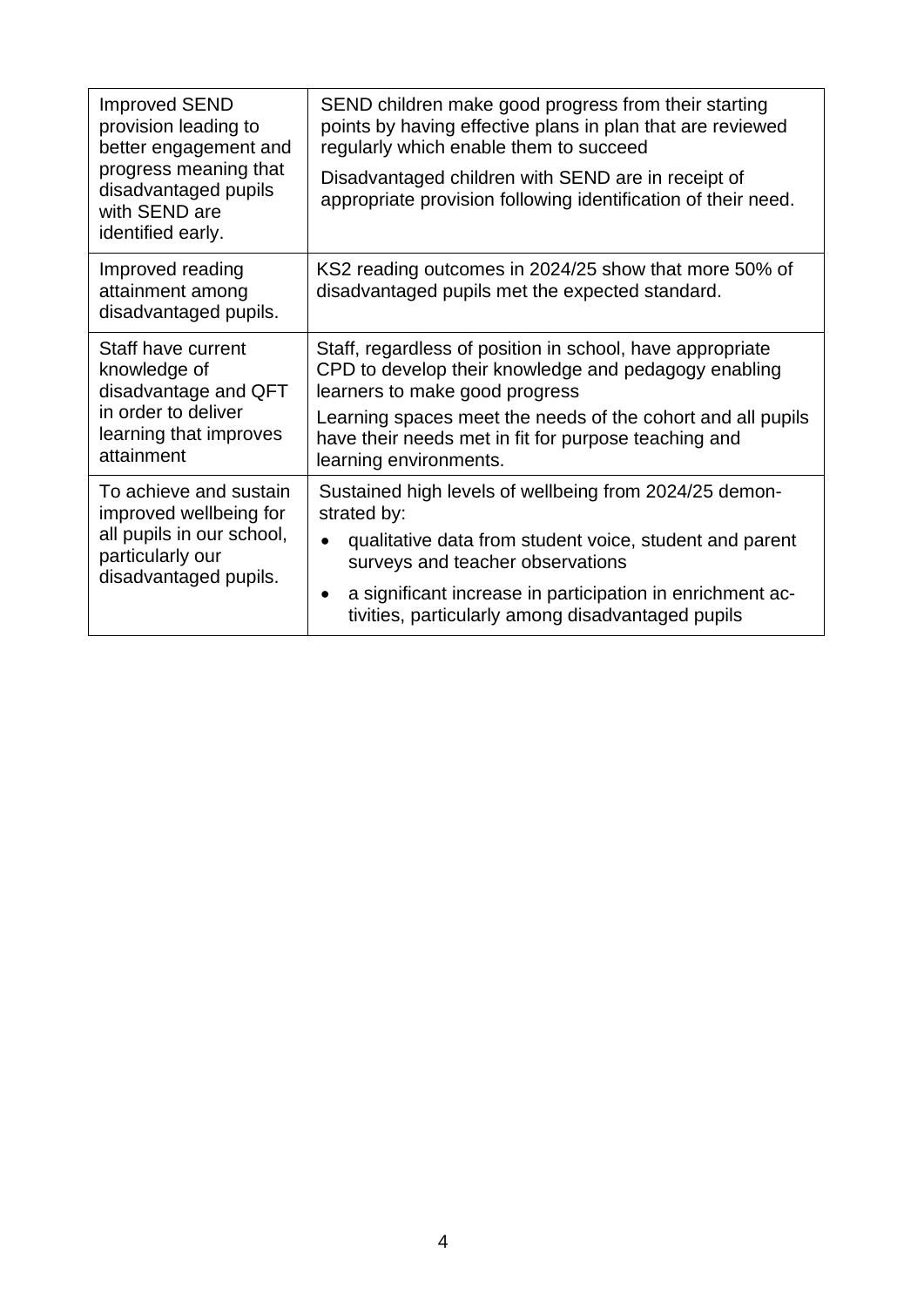## **Activity in this academic year**

This details how we intend to spend our pupil premium (and recovery premium funding) **this academic year** to address the challenges listed above.

#### **Teaching (for example, CPD, recruitment and retention)**

Budgeted cost: £1,061(plus funds from delegated budget)

| <b>Activity</b>                                                                                                                                                     | <b>Evidence that supports this</b><br>approach                                                                                                                                                                                                                                                                                                                      | <b>Challenge</b><br>number(s)<br>addressed |
|---------------------------------------------------------------------------------------------------------------------------------------------------------------------|---------------------------------------------------------------------------------------------------------------------------------------------------------------------------------------------------------------------------------------------------------------------------------------------------------------------------------------------------------------------|--------------------------------------------|
| Purchase of standardised<br>diagnostic assessments.<br>Training for staff to ensure<br>assessments are interpreted<br>and administered correctly.                   | Standardised tests can provide reliable<br>insights into the specific strengths and<br>weaknesses of each pupil to help<br>ensure they receive the correct<br>additional support through interventions<br>or teacher instruction:<br><b>Standardised tests   Assessing and</b><br><b>Monitoring Pupil Progress   Education</b><br><b>Endowment Foundation   EEF</b> | 1, 2, 3, 4                                 |
| Provision of a strong CPD<br>programme for all staff that<br>enables them to meet all pu-<br>pil's needs.                                                           | High quality teaching is essential in or-<br>der to improve leaners outcome and is<br>able to narrow the disadvantage gap.<br>https://educationendowmentfounda-                                                                                                                                                                                                     | 1,2,3,4,5                                  |
| Development of a curriculum<br>that enables all learners,<br>particularly disadvantaged<br>learners, to acquire and de-<br>velop deep knowledge of<br>key concepts. | tion.org.uk/education-evidence/guid-<br>ance-reports/effective-professional-de-<br>velopment?utm_source=/education-ev-<br>idence/guidance-reports/effective-pro-<br>fessional-development&utm_me-<br>dium=search&utm_cam-<br>paign=site_searchh&search_term                                                                                                         | 1,4                                        |
| Purchase of accredited syn-<br>thetic phonic scheme - Little<br>Wandle<br>We will ensure that all staff<br>are trained in the phonic pro-<br>gramme                 | Phonics approaches have a strong<br>evidence base that indicates a positive<br>impact on the accuracy of word reading<br>(though not necessarily<br>comprehension), particularly for<br>disadvantaged pupils:<br><b>Phonics   Toolkit Strand   Education</b><br><b>Endowment Foundation   EEF</b>                                                                   | $\overline{2}$                             |
| Purchase of reading books<br>to support the delivery of Lit-<br>tle Wandle                                                                                          | Alongside phonics, teaching reading<br>comprehension strategies are a crucial<br>component of early reading.<br>https://educationendowmentfoundation.<br>org.uk/education-evidence/teaching-                                                                                                                                                                        |                                            |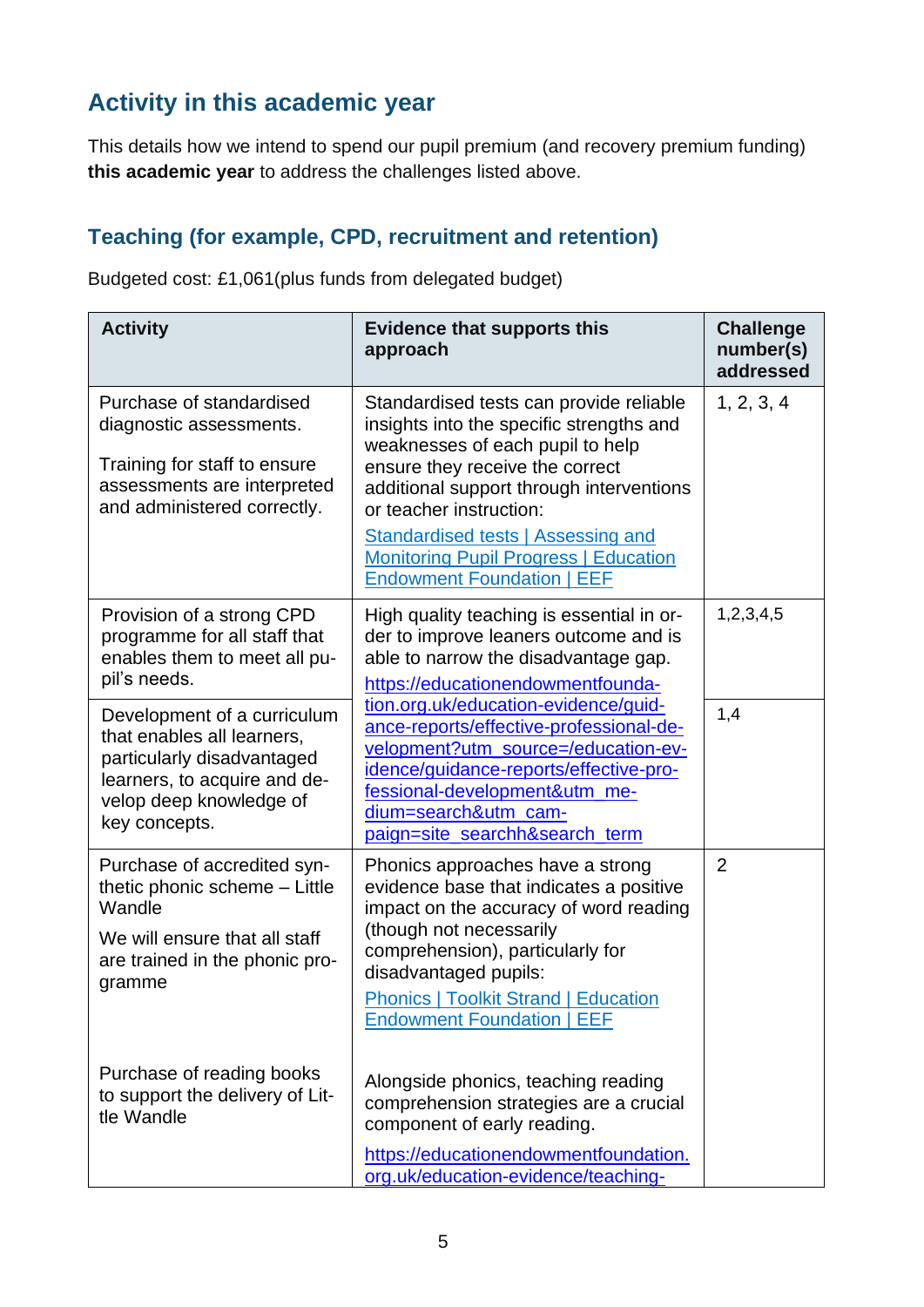|                                                                                                                                                                                                                                 | learning-toolkit/reading-<br>comprehension-strategies                                                                                                                                                                                                                                                                                     |   |
|---------------------------------------------------------------------------------------------------------------------------------------------------------------------------------------------------------------------------------|-------------------------------------------------------------------------------------------------------------------------------------------------------------------------------------------------------------------------------------------------------------------------------------------------------------------------------------------|---|
| Improve the quality of social<br>and emotional (SEL) learn-<br>ing.<br>SEL approaches will be em-<br>bedded into routine educa-<br>tional practices and sup-<br>ported by professional devel-<br>opment and training for staff. | There is extensive evidence<br>associating childhood social and<br>emotional skills with improved<br>outcomes at school and in later life<br>(e.g., improved academic performance,<br>attitudes, behaviour and relationships<br>with peers):<br>EEF_Social_and_Emotional_Learning.<br>pdf(educationendowmentfoundation.or<br><u>g.uk)</u> | 5 |

#### **Targeted academic support (for example, tutoring, one-to-one support structured interventions)**

Budgeted cost: £11,552 + (plus funds from delegated budget)

| <b>Activity</b>                                                                                                                                                                                                                  | Evidence that supports this approach                                                                                                                                                                                                                                                                                                                                                                                  | <b>Challenge</b><br>number(s)<br>addressed |
|----------------------------------------------------------------------------------------------------------------------------------------------------------------------------------------------------------------------------------|-----------------------------------------------------------------------------------------------------------------------------------------------------------------------------------------------------------------------------------------------------------------------------------------------------------------------------------------------------------------------------------------------------------------------|--------------------------------------------|
| Training for staff<br>alongside release time &<br>intervention time to<br>improve quality first<br>teaching pedagogy so<br>that disadvantaged<br>pupils access<br>appropriate curriculum<br>and identification of<br>difficulty. | High quality teaching is essential in order to<br>improve leaners outcome and is able to<br>narrow the disadvantage gap.<br>https://educationendowmentfoundation.org.<br>uk/education-evidence/guidance-<br>reports/effective-professional-<br>development?utm_source=/education-<br>evidence/guidance-reports/effective-<br>professional-<br>development&utm_medium=search&utm_c<br>ampaign=site_searchh&search_term | 1, 2, 4                                    |
| <b>Teaching assistants</b><br>supporting learning in<br>the classroom                                                                                                                                                            | Teaching assistants work 1:1 and in small<br>groups within lessons to provide targeted<br>support for pupils and with the class to al-<br>low the teacher to work 1:1 and in small<br>groups with children.<br>https://educationendowmentfounda-<br>tion.org.uk/education-evidence/teaching-<br>learning-toolkit/teaching-assistant-interven-<br><u>tions</u>                                                         | 1,2,3,4                                    |
| Additional phonics and<br>reading sessions<br>targeted at<br>disadvantaged pupils                                                                                                                                                | Phonics approaches have a strong<br>evidence base indicating a positive impact<br>on pupils, particularly from disadvantaged<br>backgrounds. Targeted phonics                                                                                                                                                                                                                                                         | $\overline{2}$                             |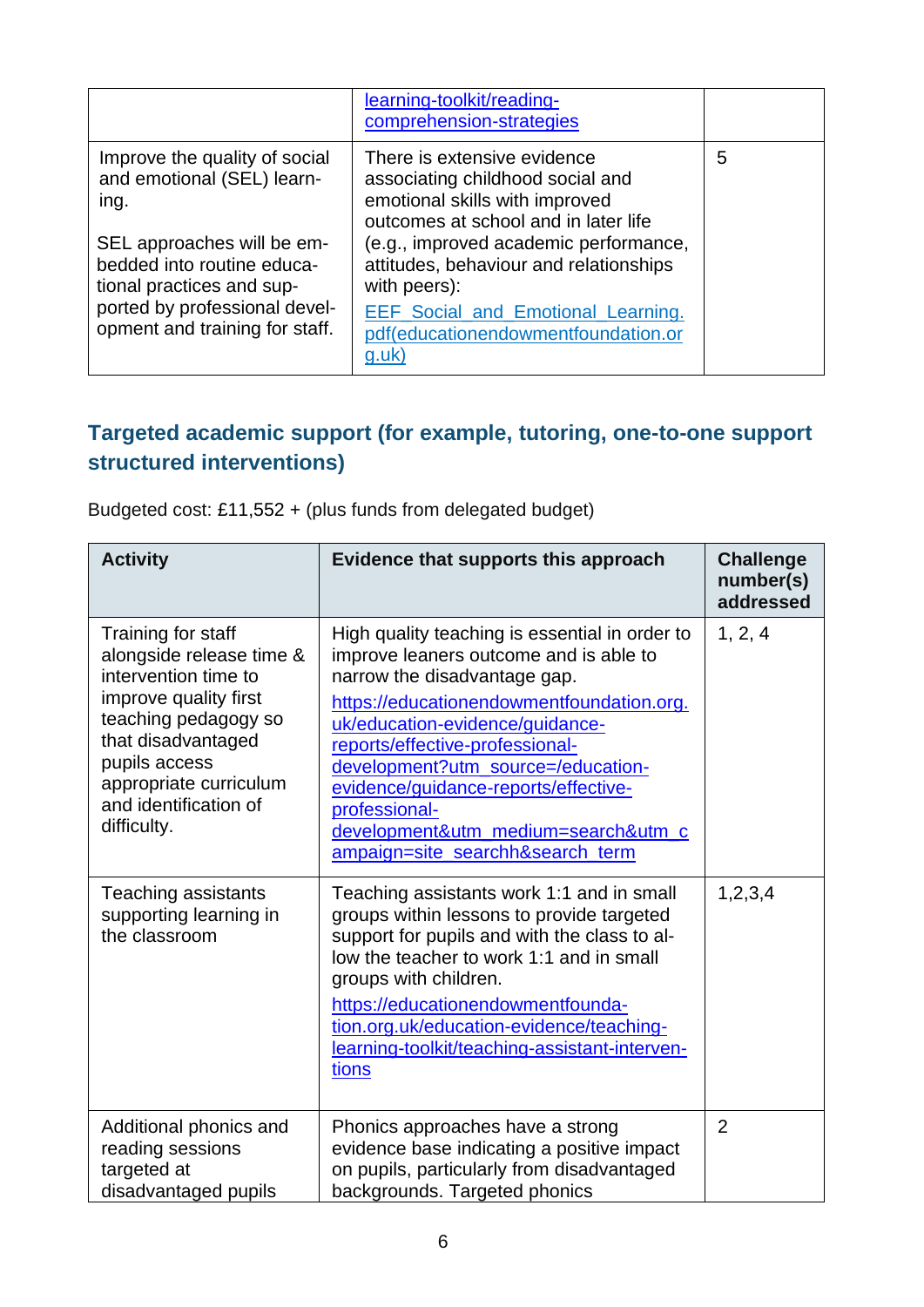| who require further<br>phonics support. This<br>will be supported from<br>Palladian Academy<br>Trust.                                                                                                                                                                                                                                                            | interventions have been shown to be more<br>effective when delivered as regular<br>sessions over a period up to 12 weeks:<br><b>Phonics   Toolkit Strand   Education</b><br><b>Endowment Foundation   EEF</b>                                                                                                                                                                                                                                                                                                                                                                                               |                |
|------------------------------------------------------------------------------------------------------------------------------------------------------------------------------------------------------------------------------------------------------------------------------------------------------------------------------------------------------------------|-------------------------------------------------------------------------------------------------------------------------------------------------------------------------------------------------------------------------------------------------------------------------------------------------------------------------------------------------------------------------------------------------------------------------------------------------------------------------------------------------------------------------------------------------------------------------------------------------------------|----------------|
| SEND training and<br>coaching for teacher/TA<br>to enable early<br>identification and<br>development of teaching<br>programmes for PPG<br><b>MSP EHCP learners.</b>                                                                                                                                                                                              | Tuition targeted at specific needs and<br>knowledge gaps can be an effective<br>method to support low attaining pupils or<br>those falling behind, both one-to-one<br>https://educationendowmentfounda-<br>tion.org.uk/education-evidence/teaching-<br>learning-toolkit/individualised-instruction<br>One to one tuition   EEF (educationendow-<br>mentfoundation.org.uk)<br>Training for teachers and TAs:<br>https://educationendowmentfoundation.org.<br>uk/education-evidence/teaching-learning-<br>toolkit/teaching-assistant-interventions<br>https://maximisingtas.co.uk/courses/mita-<br>direct.php | 1,2,3,4,5,6    |
| Engaging with the<br><b>School led Tutoring</b><br>Programme to provide a<br>blend of tuition,<br>mentoring and school-<br>led tutoring for pupils<br>whose education has<br>been most impacted by<br>the pandemic. A<br>significant proportion of<br>the pupils who receive<br>tutoring will be<br>disadvantaged, including<br>those who are high<br>attainers. | Tuition targeted at specific needs and<br>knowledge gaps can be an effective<br>method to support low attaining pupils or<br>those falling behind, both one-to-one:<br>One to one tuition   EEF (educationendow-<br>mentfoundation.org.uk)<br>And in small groups:<br><b>Small group tuition   Toolkit Strand   Educa-</b><br>tion Endowment Foundation   EEF                                                                                                                                                                                                                                               | $\overline{4}$ |
| Additional intervention<br>sessions targeted at<br>disadvantaged pupils<br>who require further<br>support in reading                                                                                                                                                                                                                                             | Tuition targeted at specific needs and<br>knowledge gaps can be an effective<br>method to support low attaining pupils or<br>those falling behind, in small groups:<br><b>Small group tuition   Toolkit Strand   Educa-</b><br>tion Endowment Foundation   EEF                                                                                                                                                                                                                                                                                                                                              | $\overline{4}$ |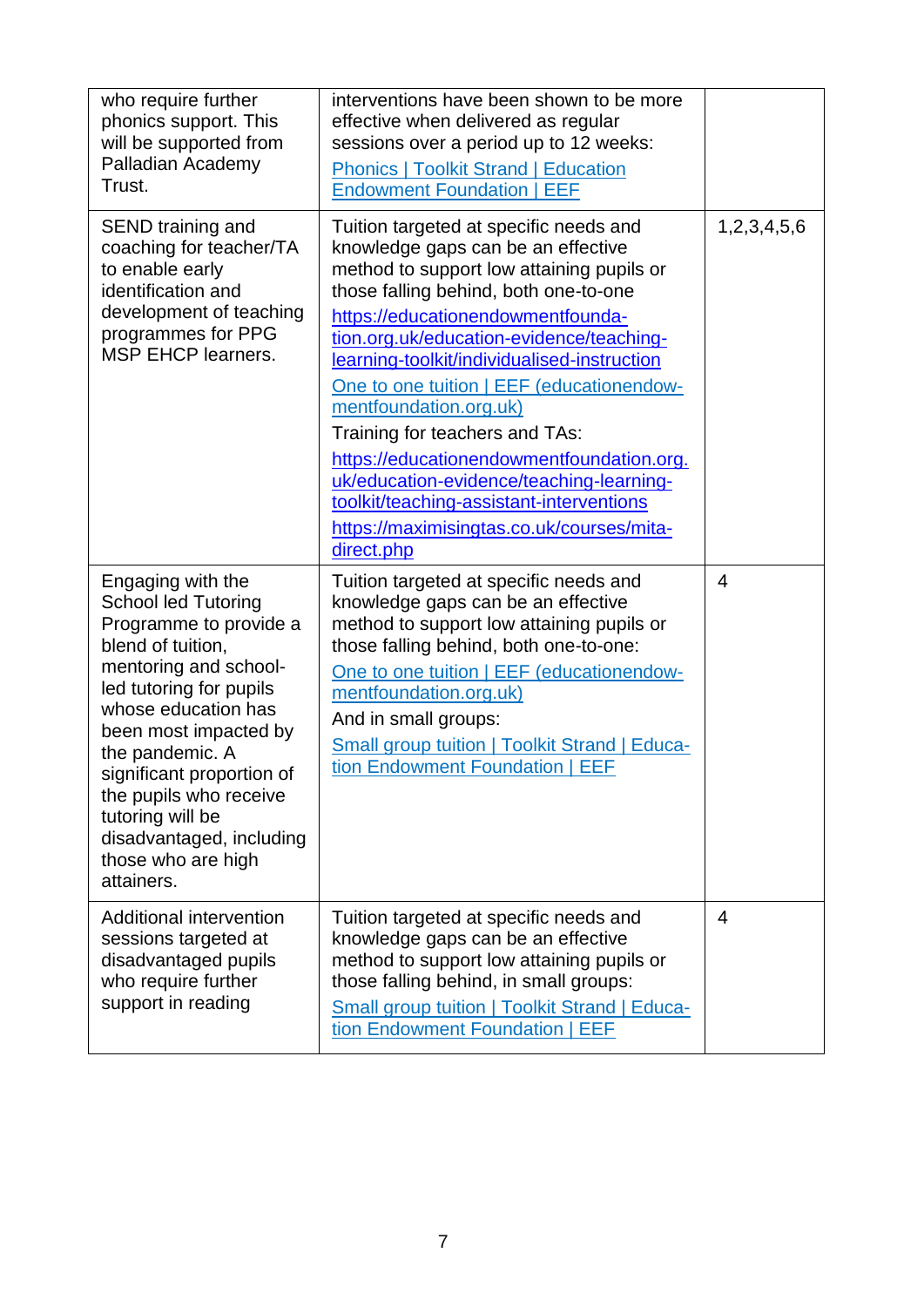### **Wider strategies (for example, related to attendance, behaviour, wellbeing)**

Budgeted cost: £5,000

| <b>Activity</b>                                                                                                                                                                                                                                         | <b>Evidence that supports this</b><br>approach                                                                                                                                                                                                                                                                                                                                                           | <b>Challenge</b><br>number(s)<br>addressed |
|---------------------------------------------------------------------------------------------------------------------------------------------------------------------------------------------------------------------------------------------------------|----------------------------------------------------------------------------------------------------------------------------------------------------------------------------------------------------------------------------------------------------------------------------------------------------------------------------------------------------------------------------------------------------------|--------------------------------------------|
| Ensuring that all pupils, particularly<br>those impacted by the pandemic are<br>supported in their mental health and<br>are ready to learn.<br>Art in Health<br>Behaviour interventions &<br>therapeutic behaviour policy<br>Mentoring<br><b>Thrive</b> | Both targeted interventions and<br>universal approaches can have<br>positive overall effects:<br><b>Behaviour interventions   EEF</b><br>(educationendowmentfoundatio<br>n.org.uk)<br>https://www.thriveapproach.co<br>m/about-thrive/the-thrive-<br>approach/<br>https://educationendowmentfou<br>ndation.org.uk/education-<br>evidence/teaching-learning-<br>toolkit/social-and-emotional-<br>learning | 5                                          |
| Remission of fees for residential trips<br>enabling all pupil to participate and<br>experience the same things as their<br>peers in school.                                                                                                             | Ensuring that all disadvantaged<br>pupils have the same cultural<br>capital and experiences as their<br>peers in school.                                                                                                                                                                                                                                                                                 | 5                                          |
| Contingency fund for acute issues.                                                                                                                                                                                                                      | Based on our experiences and<br>those of similar schools to ours,<br>we have identified a need to set<br>a small amount of funding aside<br>to respond quickly to needs that<br>have not yet been identified.                                                                                                                                                                                            | All                                        |

### **Total budgeted cost: £17,613**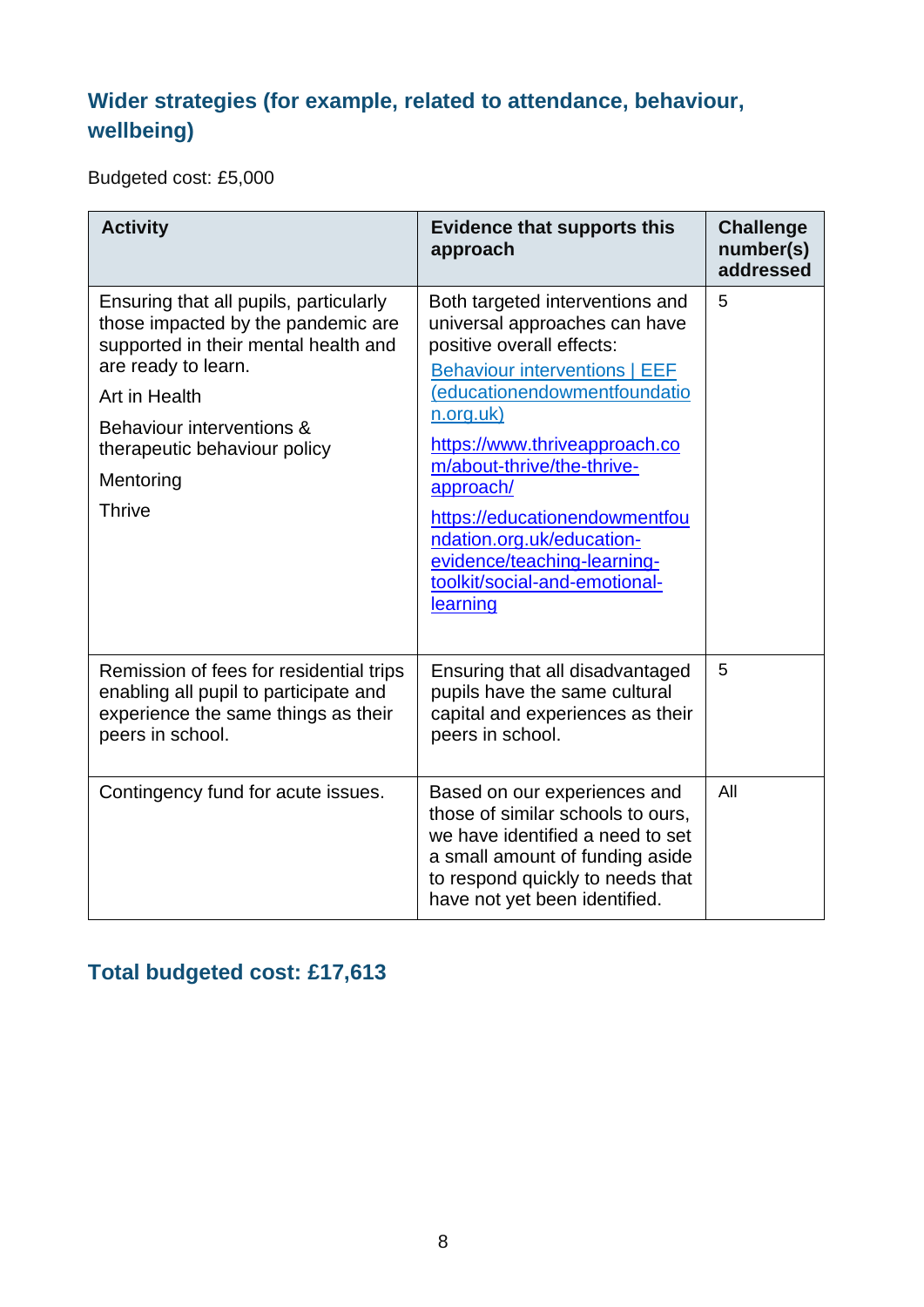# **Part B: Review of outcomes in the previous academic year**

#### **Pupil premium strategy outcomes**

This details the impact that our pupil premium activity had on pupils in the 2020 to 2021 academic year.

Phonics and maths programmes introduced across the school. Impact of change limited by school lockdown and change of class structure within the school. These areas focused on in Ofsted Recovery plan.

The impact of Covid-19 and the restructuring of the school plus staff challenges disrupted learning in all our subject areas to varying degrees. As evidenced in schools across the country, school closure was most detrimental to our disadvantaged pupils, and they were not able to benefit from our pupil premium funded improvements to teaching and targeted interventions to the degree we had intended. The impact was mitigated by our resolution maintain learning including during periods of partial closure, which was aided by use of online resources and remote teaching.

See [http://www.westwoodwithiford.org/uploads/1/9/1/8/19181429/pupil\\_premium\\_strat](http://www.westwoodwithiford.org/uploads/1/9/1/8/19181429/pupil_premium_strategy_2020-21_reviewed.pdf)[egy\\_2020-21\\_reviewed.pdf](http://www.westwoodwithiford.org/uploads/1/9/1/8/19181429/pupil_premium_strategy_2020-21_reviewed.pdf) for further detail.

### **Service pupil premium funding (optional)**

| <b>Measure</b>                  | <b>Details</b> |
|---------------------------------|----------------|
| Not applicable - no<br>children |                |
|                                 |                |